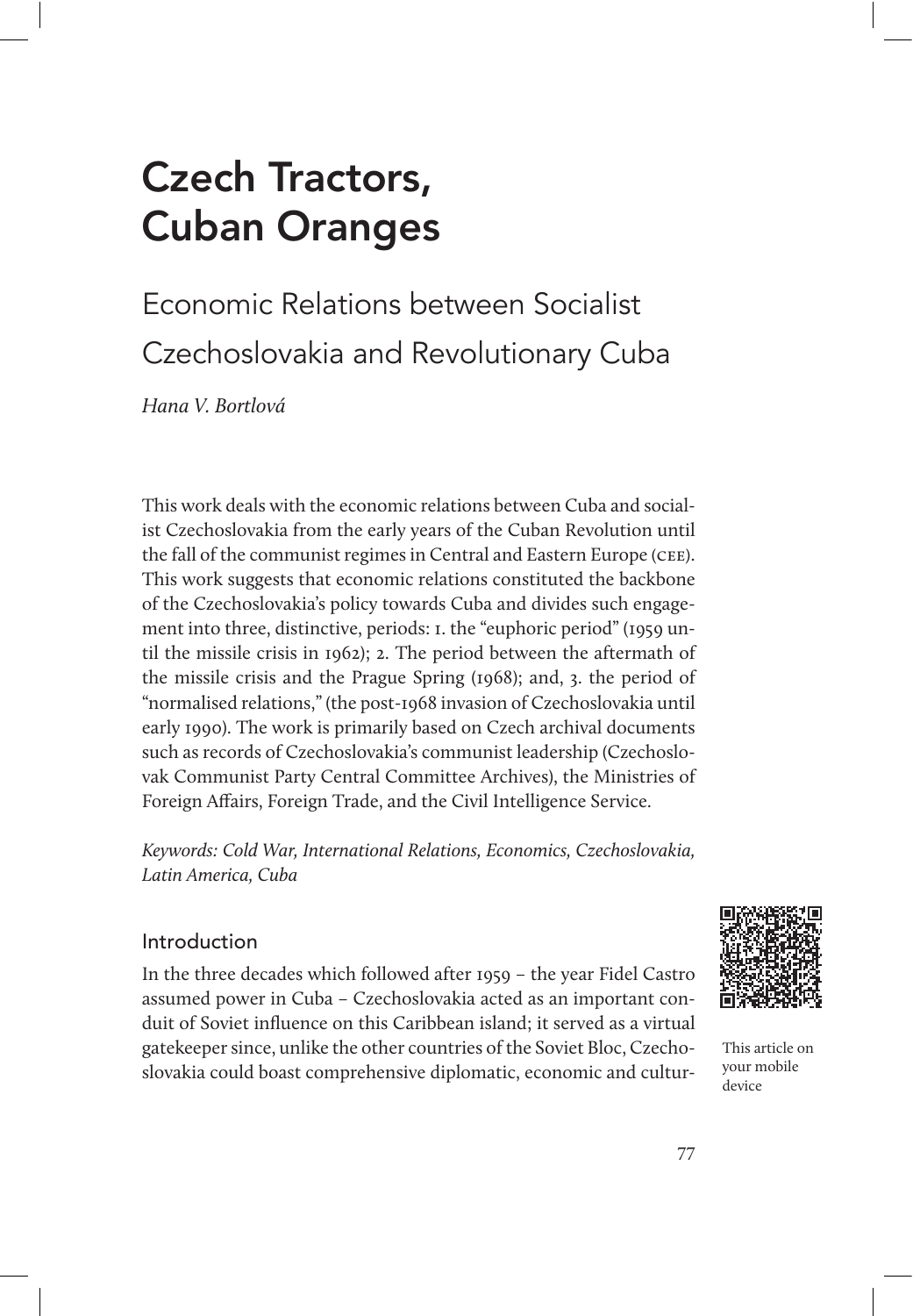al contacts that had been made with Cuba even before wwii. Initially, Czechoslovak goods were exported together with the Soviet's communist ideology, though turned into essential parts of the so-called "international aid" provided to Cuba by the Soviet bloc aid which mainly consisted of industrial equipment and weaponry. Czechoslovakia also provided Cuba with military experts, technicians and scientists. These economic relations constituted the backbone of Czechoslovak policy towards Cuba. This work divides and assesses them in three periods.

The first period is identified as "euphoric" since it followed the euphoria of the 1959 rise of Castro and lasted until the Cuban Missile Crisis in October 1962, when such euphoria waned. Significantly, this period saw the commencement of the substantial importation of Czechoslovak weapons, and the first deployments of Czechoslovak "asesores" (advisors) in various sectors of the Cuban economy and administration. The second period lasted from 1962, re: after the Missile Crisis, until 1968 when the Prague Spring occurred. When compared to the early 1960s, economic relations with Cuba declined during this period; the original euphoria was eclipsed by Prague's dissatisfaction with Cuba's incapability to meet its business obligations while Czechoslovakia's reformist tendencies – evident, in the economic field, since 1964 – became more apparent in their mutual relations. Czechoslovakia's economic experts were dissatisfied with the orientation of the country's foreign trade and highlighted the disadvantageous trade relations with certain countries, including Cuba, while suggesting that it would be useful to efficiently distinguish between "real" priorities and politically motivated "international assistance." Naturally, Cuba cooled towards Czechoslovakia, supported the 1968 Soviet-led, Warsaw Pact invasion of the country while restricting imports from Czechoslovakia - which was overtaken by the GDR.

The final period is termed: "normalised relations," and lasted from late 1969 to early 1990. Relations between post-1968 Czechoslovakia and Cuba, were slowly returning to their pre-1968 levels which resulted in the extension of the existing agreements on cooperation in economic, scientific, educational and cultural relations. The accession of Cuba into the Council for Mutual Economic Assistance (comecon) in 1972 greatly enhanced economic relations as well as Cuba became comecon's supplier of some raw materials (nickel) and sugar. Tropical fruits (re: oranges), deeply rooted in the "memory of taste" of many

**CEIISS** 3/2013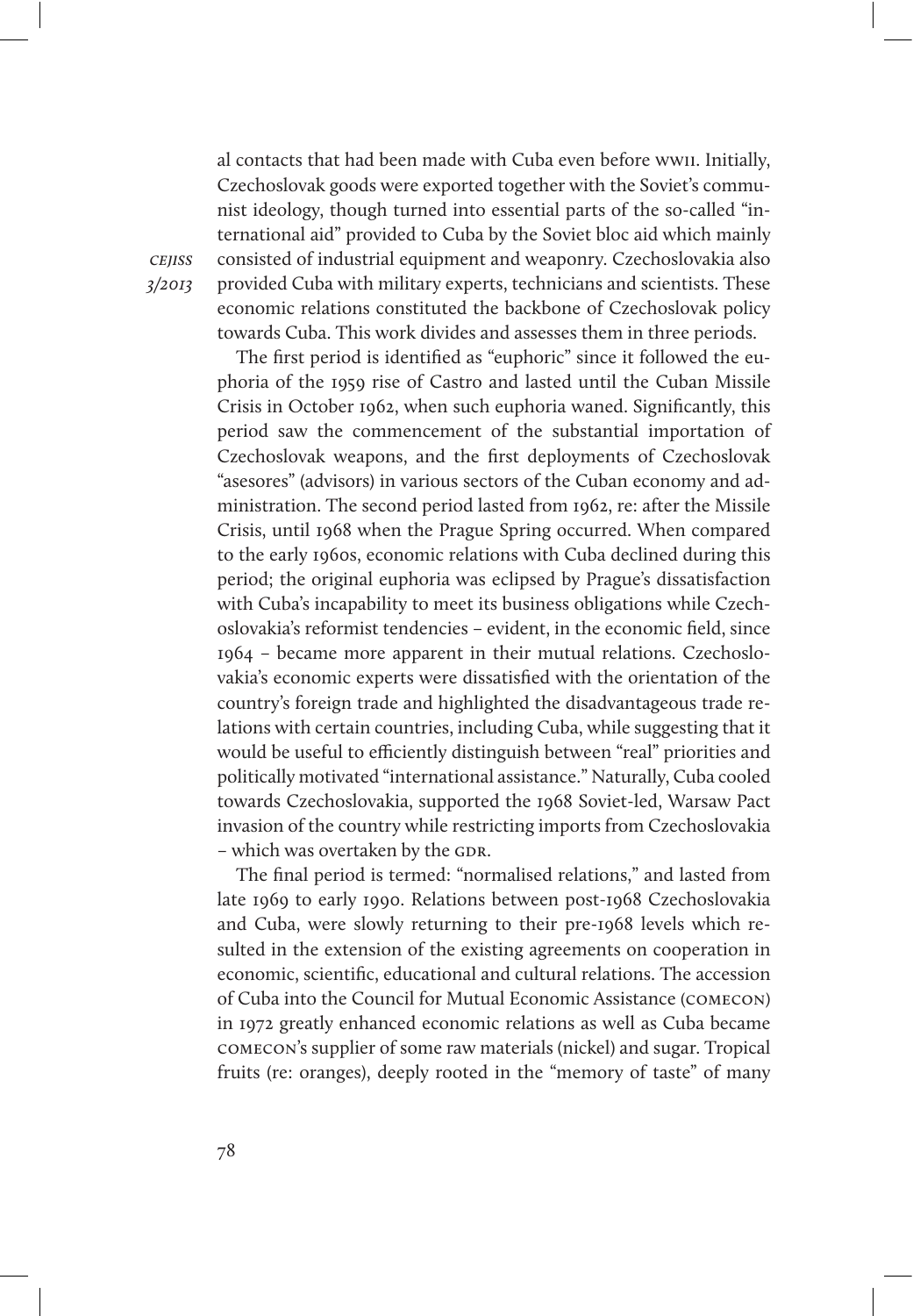Czech and Slovak generations, also represented a significant part of the importation lists. Czechoslovakia's exports to Cuba did not experience major changes compared to the 1960s. By the beginning of the 1970s, thousands of Cuban "gastarbeiters" (guest-workers) had moved to Czechoslovakia and entered key sectors such as the automobile industry, engineering, and textile manufacturing. A more gradual transformation of Czechoslovakia's relationship to Cuba occurred in the mid-1980s as a result of Gorbachev's perestroika, which Castro watched with growing distrust since it represented ideological and economic transformations. After 1989, Czechoslovakia's and (later) the Czech Republic's relationship to Cuba may be depicted as nearing hostile and political changes in the Cold War's aftermath affected diplomatic relations and seriously impacted the economic links with the island.<sup>1</sup>

This work seeks to provide greater understanding to the aforementioned periods as a means of grasping the variables which lead to economic and political harmonisation. The case of Czechoslovakia and Cuba during the Cold War will certainly assist in painting a more complete picture of how intra-communist engagements worked. This text is largely based on Czech archival documents – records of the Czechoslovak Communist Party Central Committee Archives, the Ministry of Foreign Affairs (MFA), Ministry of Foreign Trade (MFT) and Civil Intelligence Service – and, as a result, will only focus on the "euphoric period" since this period seems to be best referenced and cross-referenced in the archives. This is not to suggest that the other periods are not reflected well, they are, however, the main thrust of this work's enquiry has led to an abundance of archival information for the first period and hence focus is paid to it. In light of further information, it is hoped that the other two periods may be more thoroughly examined.

In order to adequately depict the circumstances that led to, and the results of, the first period of Czechoslovakia's relations to communist Cuba, this article proceeds as follows: first it outlines the state of both Cuba's and Czechoslovakia's economies during the initial process of rapprochement, including the limitations with which both countries entered into the cooperation. This work then describes the characteristic features of this cooperation and its development during the first half of the 1960s. Finally, this work deploys "special cases" to reflect on the weaknesses, political links and impacts of Czechoslovakia's trade relationship to Cuba. It should be noted that the research undertaken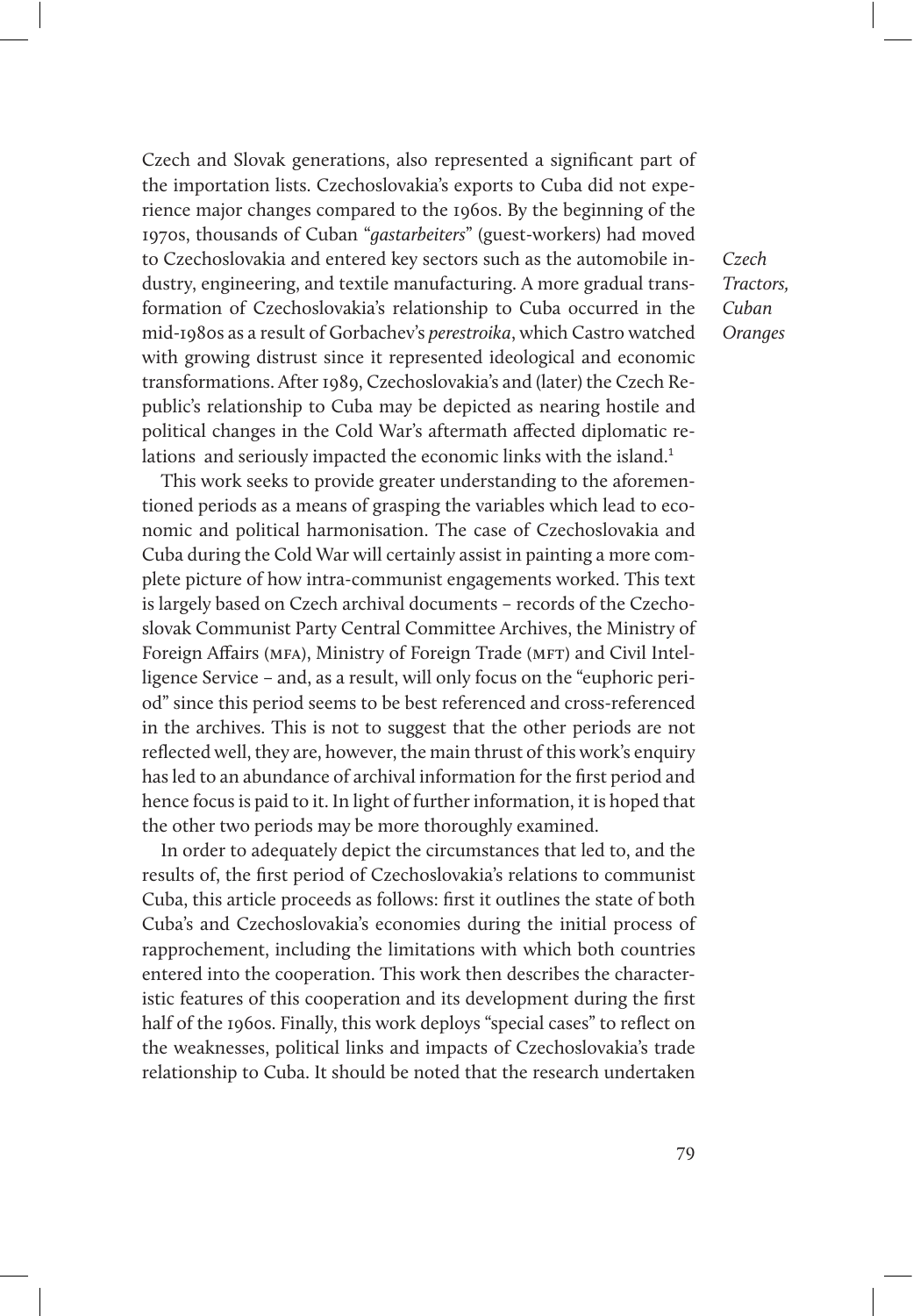for this article deliberately omits investigation into the trade in weapons between Czechoslovakia and Cuba since that industry is not considered as part of "normal trade" and should be discussed in a separate text $2$ 

**CEIISS** 3/2013

### Assessing the Economic Situation in Cuba and Czechoslovakia in the Early Cold War Years

#### A Snapshot of Czechoslovakia's Economy, Post-1948

Since entering the Council for Mutual Economic Assistance (comecon) in January 1949, Czechoslovakia's economy was reoriented to the ussr, and its satellites, and forced to fulfil the "recommendations" (a.k.a. "orders") issued by Moscow. Czechoslovakia was disadvantaged in comecon because, compared to other members, it was highly developed in economic and social terms, and following the logic of proletarian internationalism, was designated to assist other countries in the bloc with economic development and industrialisation. Thus, beginning in 1949, Czechoslovakia's economy focused on the development of heavy industry, which is expensive and dependent on imported raw materials and its traditional sectors (glass, food, textile industry) were inhibited. While emphasis was placed on the growth of the means of production (factories, machinery, equipment), the production and quality of consumer goods; the internal market did not reflect the dynamics of supply and demand. At the same time, foreign trade was monopolised by the state and the supreme authority over it was the MFT.

Within the framework of the 'coordinated action in trade policy towards capitalist states,' the importation of goods from the West was limited to commodities deficit among the comecon countries and exported merchandise could not have been under-produced in the other countries of the Council. According to the comecon guidelines, Czechoslovakia was also to provide other members (free of charge) with patents, licenses and technical documentation. It was not all negative however since the Western embargo allowed Czechoslovakia to develop and maintain a *de facto* monopoly on the supply of equipment to the comecon countries, even if the quality was low.

Foreign trade was performed exclusively by the registered Foreign Trade Enterprises (Podniky zahraničního obchodu), which were estab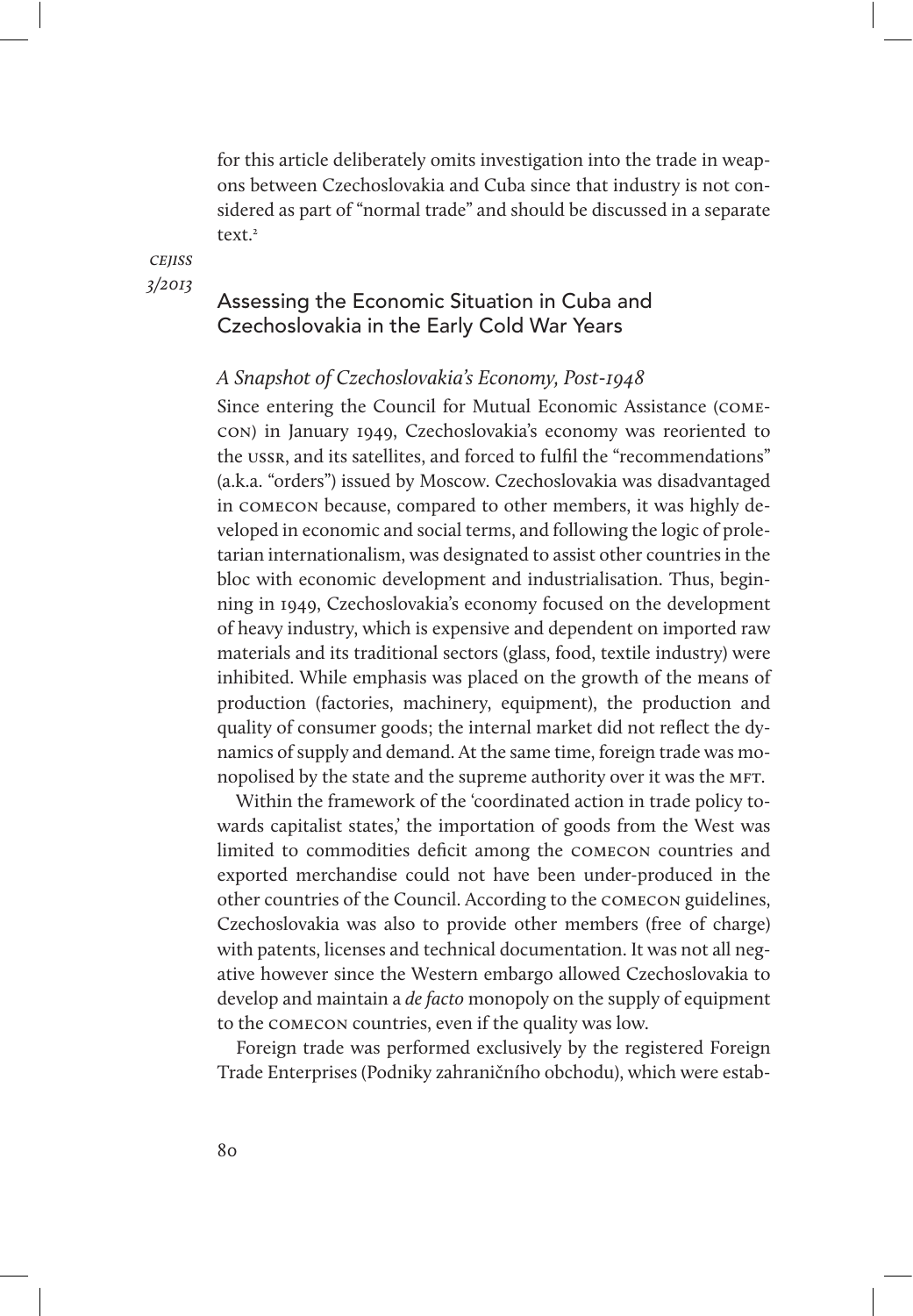lished and managed directly by the MFT; each of which had its own merchandise specialisation. The enterprises most actively involved in Czechoslovakia's exports to Cuba in the studied period were Motokov, Technoexport, Strojexport (machinery and equipment) and Omnipol (arms exports, omitted from further discussion).

Hana V. Bortlová

#### A Snapshot of Cuba's Economy, Post-1959

The transformation of Cuba's economy after Castro's assumption of power was no less radical than Czechoslovakia's after 1948; its market economy morphed into a centrally planned and hyper-bureaucratically organised system. Experiments with a mixed economy failed and the Cuban government nationalised most of the means of production in 1960. The centralisation of economic management was meant to facilitate economic planning and accelerate growth. Never before in Cuba's history had the state shouldered such a dominant role in the management of the economy – though the transformation was entrusted to incompetent people who made serious mistakes and caused huge economic losses. Cuba was particularly hard hit by some radical experiments, such as free transport and telephone services and generous social benefits (etc). Cuba's economic deficiency was intertwined with Guevara's policy of eliminating material work incentives and replacing them with moral incentives.<sup>3</sup> The lack of coordination across the economic system shook the foundations of Cuba's economy and led to a shortage of basic foodstuff in the market and later to the introduction of a rationing system (1962). Also, the foreign capital in the country – three-quarters of which was American – was severely hit as a consequence of the nationalisation of us sugar factories, banks, oil refineries and other large industrial companies, later followed by the nationalisation of housing, light manufacturing, transportation, services, education and health care. Soon after that, businesses owned by Cubans were struck too; resulting in the retardation of non-functioning or malfunctioning services.

During the first half of 1959, it was still unclear what the planned transformation of the Cuban economy would look like. Castro's attitude to private foreign investments and economic aid from the West was sceptical but not altogether dismissive. A major breakthrough occurred at the turn of 1959 and 1960. In February 1960, the first econom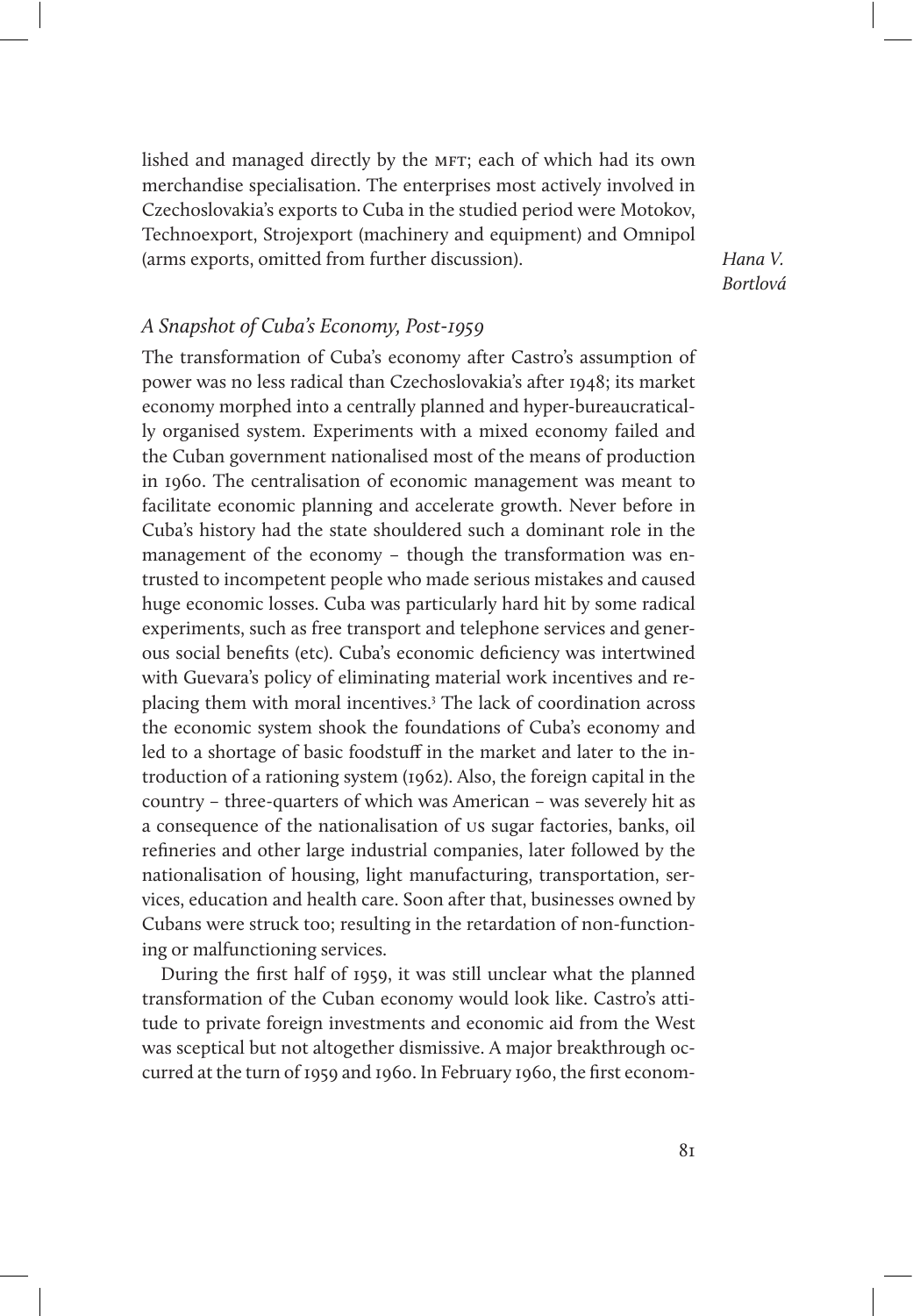ic agreement with the ussr was signed. It included a loan of \$100 million (USD) to spawn industrialisation and economic development, and an agreement to provide technical assistance. Moscow also committed to buying Cuban sugar destined for the us market while supplying oil, wheat, iron and consumer goods. An economic agreement with China and some Eastern European countries, including Czechoslovakia, followed.

cejiss 3/2013

> Relations between Cuba and the us, obviously, suffered an acute deterioration and tensions escalated in the summer of 1960 when an open economic war erupted. The us banned the export of goods to Cuba (except food and medicine) and initiated an embargo, which contributed to the paralytic situation facing Cuba's economy by causing critical shortages of spare parts for machinery and equipment. The sense of economic despair was accentuated by aborted revolutionary economic experiments – such as rapid industrialisation – which added "insult to injury" and further undermined the national economy and the national standard of living. There was virtually no knowledge of economic management; the country lacked experts and was unprepared for a centrally managed economic life. Economic development was, therefore, formulated by Soviet and East European experts.

> The nationalisation of foreign trade and the rupture of traditional economic ties had fatal consequences for an economy that had traditionally been based on exports. Although new business relations were established with the ussr, the Soviet satellites and China (in 1961 the share of the ussr in the Cuban foreign trade was reaching 50%), new partnerships did not reflect in foreign exchange profit. Cuba desperately lacked hard currency and its foreign trade began to suffer from a passive trade balance. At the same time, Cuba's debt to both socialist and capitalist countries kept growing. In 1962 a rationing system was introduced for most consumer goods.

> Following the Cuban Missile Crisis and the subsequent cooling of relations with the ussr, Cuba turned to China politically – with hopes of economic assistance. China could not compete with the ussr in their ability to provide economic assistance to Cuba, however and further economic declines left Cuba few options but to return to the ussr with requests for aid.4 Cuba gave-up on diversifying its economy and, in accordance with Soviet needs and requirements, it launched a new era of massive sugar production and exports to comecon countries.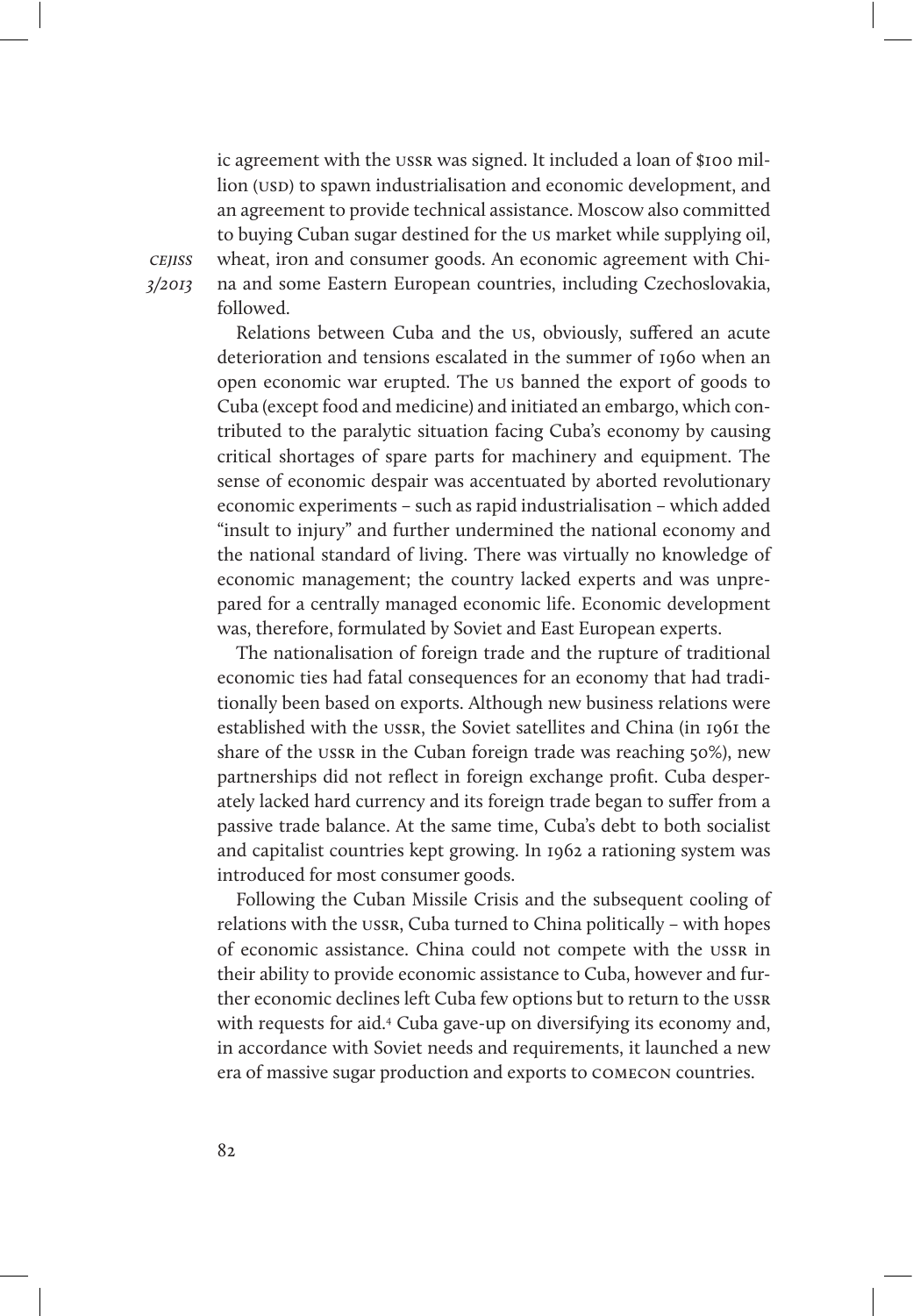#### Economic Relations between Cuba and Czechoslovakia

After the ussr, Czechoslovakia boasted the largest share of Cuba's economy between 1959-1962 and was acknowledged as Cuba's third most important trading partner in the 'socialist camp' (after the ussr and China). Support provided for Cuba was politically motivated and reflected Soviet interests in installing and consolidating pro-Soviet regimes in the proverbial "backyard" of the us. Part of the strategy was to offer Cuba a more generous economic assistance package than China to drive the island to Moscow in the midst of the Soviet-Chinese split.

While Soviet exports consisted, primarily, of commodities (re: petroleum) and China mainly exported foodstuffs (re: rice), Czechoslovakia could offer machinery and equipment, transport vehicles, military equipment and weapons, capital equipment and consumer goods. By offering its traditional exports, absent in other Soviet-bloc countries, Czechoslovakia gained a privileged position in Cuba. Already in 1959, trade with the island grew rapidly.5 In summer 1959, a provisional Czechoslovak Business Office was opened in Havana. A sharp increase in the commercial exchange followed in mid-1960 after the Czechoslovak Embassy in Havana had been established and the first economic agreements signed. Between 1960 and 1961, the trade turnover increased more than fourfold; Czechoslovakia's exports increased by 300% and Cuba's imports by some 2300%. In 1961, Czechoslovakia's exports to Cuba accounted for 42.2% of total exports to Latin America while Cuba's represented some 40% of total Czechoslovak imports from the South American continent.6

The abovementioned economic agreement signed in June 1960 constituted the basis for mutual trade exchanges. It contained a loan of \$20 million (USD) at 2.5% interest, an agreement of technical assistance and a commercial agreement. The quantity of goods was not determined. The signatories calculated that contracts would be renewed annually and only minor changes to the commodity lists would be made. Attached to the agreement was List A, Czechoslovakia's goods for export to Cuba and List B, Cuban goods for export to Czechoslovakia. From the archives it is clear that Czechoslovakia was interested in importing iron ore, nickel oxide, electrolytic copper and copper concentrate, manganese ore, raw cow hides, cocoa, coffee, tobacco, tropical fruit and juices. The list of Czechoslovak goods for export to Cuba was more extensive and it contained, in particular, plant and mining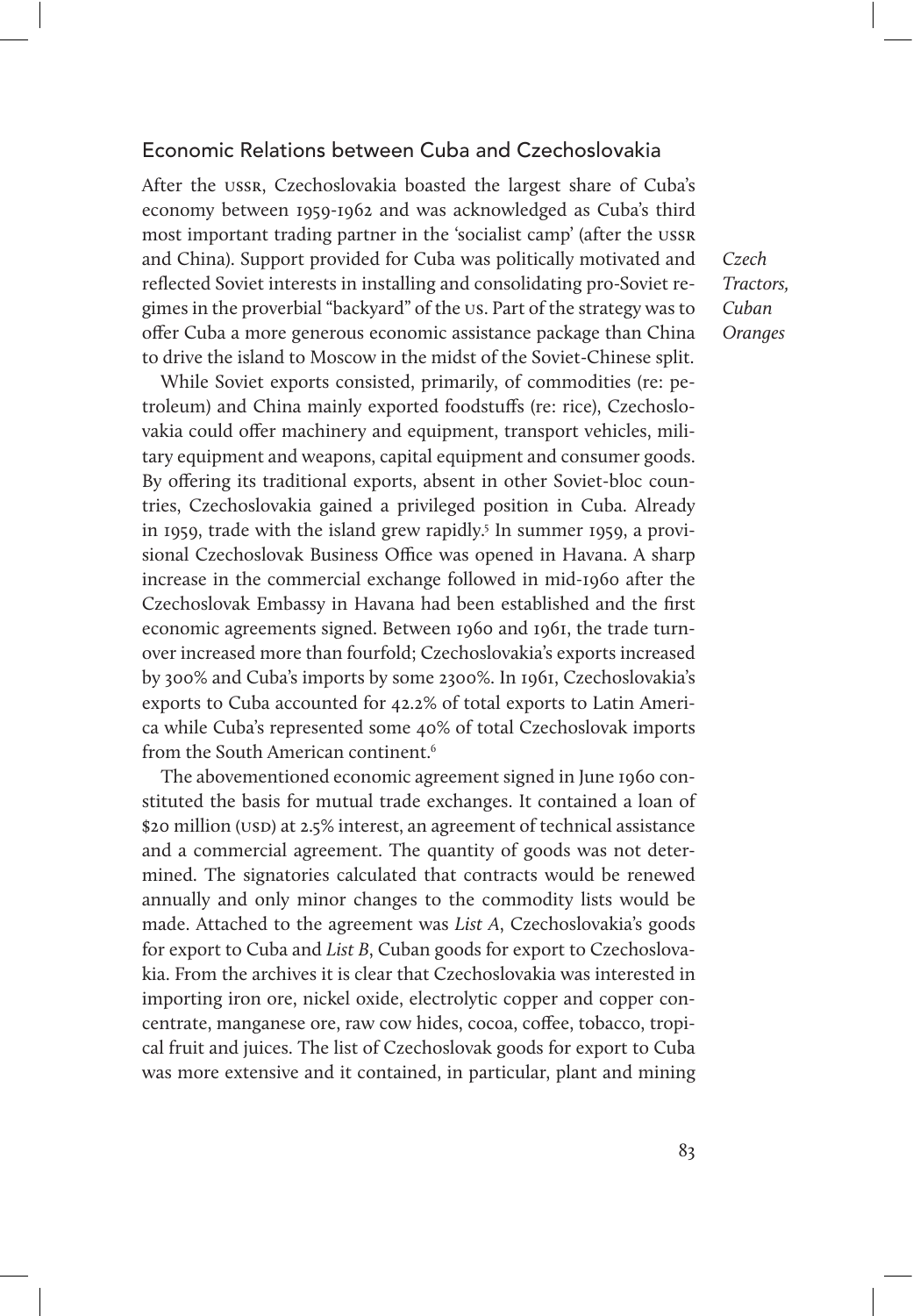equipment, equipment for the manufacture of machinery, motors and engines, pumps and compressors, specialized equipment, consumer goods, chemical raw materials and food.7

**CEIISS** 3/2013

Economic assistance to Cuba was further extended in October 1960, when Ernesto Guevara's delegation visited Czechoslovakia. In accordance with a Directive given by the Politburo, virtually all Cuban requirements were met: the extension of a long-term credit by an additional \$20 million (USD), the shortened delivery times for capital equipment supplied by Czechoslovakia to Cuba, providing hundreds of college scholarships to young Cubans (etc). The treaty about enhanced economic assistance to Cuba was signed on 28 October 1960 as an additional protocol to the June agreement, and 'given its extraordinary political importance,' its implementation was to be secured 'at the cost of exceptional measures, if needed.'8

The most important part of the contract was the credit extension, which represented some \$40 million (USD or 290 million CZK). After the ussr and China, this was the third largest loan to the country (the ussr provided 100 million usp and China 60 million usp). The loan was intended for the construction of a tractor and automobile industry in Cuba. Furthermore, the Cubans were promised technical and material assistance for the nickel plants in Nicaro and Moa. Czechoslovakia also agreed to shorten delivery times in three contracted units (a plant for the production of screws, a plant for the production of locks and a spades and shovels factory) and to supply six steam power plants with a total capacity of 270-275 MW by 1966.<sup>9</sup> Supplies of manganese, chromium and iron-ore and copper concentrates, which were the only requirements of Czechoslovakia, were conditioned on further consultations in Moscow.<sup>10</sup> The only one of Guevara's request which remained temporarily unfulfilled was the establishment of direct flights between Prague and Havana.<sup>11</sup> Although Czechoslovakia almost immediately sent a group of transport experts to Cuba, the line could not be launched earlier than in February 1962 (initially the aircraft with capacity of 80 passengers flew twice a week). Czechoslovak Airlines' (csa) route from Prague to Havana was the first airline connecting Central Europe and the Caribbean and the first csa transatlantic route ever.

Czechoslovakia envisaged that the expansion of economic contacts with Cuba would bring certain benefits. In the first meetings, representatives demonstrated an interest in the importation of tropical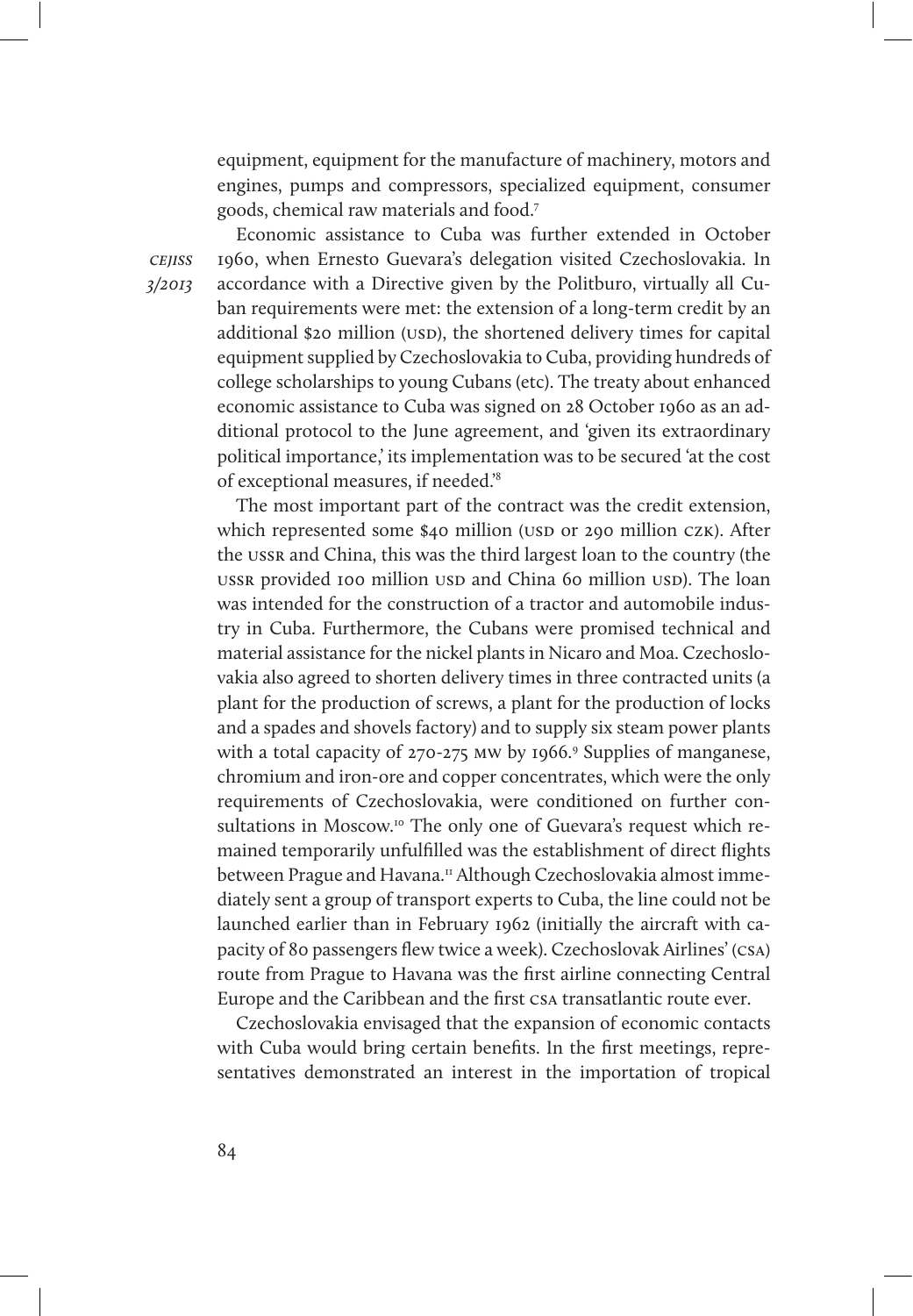fruit, cow hides, corded silk, tobacco or coffee, and, most importantly, of ore metals (nickel, copper, manganese, and chromium), necessary for domestic heavy industries. That is also why Czechoslovakia did not hesitate to invest considerable amounts of money into the development of mining and ore processing in Cuba and provided the knowhow by sending experts to Cuba and receiving Cubans for training in Prague, supplied mining equipment, etc. Contrary to expectations however, the aid was not reflected in the increase of supplies of these materials because Cuba preferred to export them to Western markets which paid in hard currency and the amount supplied to Czechoslovakia was below the expectations of the MFT and in contrast to the signed contracts. Even in the case of sugar Cuba failed to comply with the agreed volume of supplies, which eventually represented the main export item to Czechoslovakia. In this way, the proposal made by the Castro and Guevara to a Czechoslovakian business delegation to Havana in summer 1961 can only be described as extravagant. Consider that the archives suggest that

> it would be appropriate that Czechoslovakia reconsiders its sugar production. They claimed that (...) it would be preferable for Czechoslovakia to buy sugar in Cuba and thus contribute to economically complement each other. They recommended not to increase the sowing area of beet sugar and to use the remaining soil for cultivation of other crops.12

Regarding coffee and cocoa beans, Cuba supplied them only in 1960 and 1961; the same with furs and leathers though, in 1960, raw cowhides constituted some 22% of all Cuban exports to Czechoslovakia. Supplies of fruit, tobacco and tobacco products fluctuated considerably during the 1960s.

Czechoslovakia's exports to Cuba, on the other hand, corresponded to the demands of Cuba's economy, consisting in two thirds of machinery, equipment and vehicles (especially cars and buses, agricultural vehicles such as tractors, energy and electro-technical equipment). An important item of export was equipment for complete businesses (the so-called capital equipment), financed from long-term loans. Raw materials, semi-manufactured goods and consumer products accounted for about 20% in the total volume of exports. Food products accounted for the smallest share of exports.

Hana V. Bortlová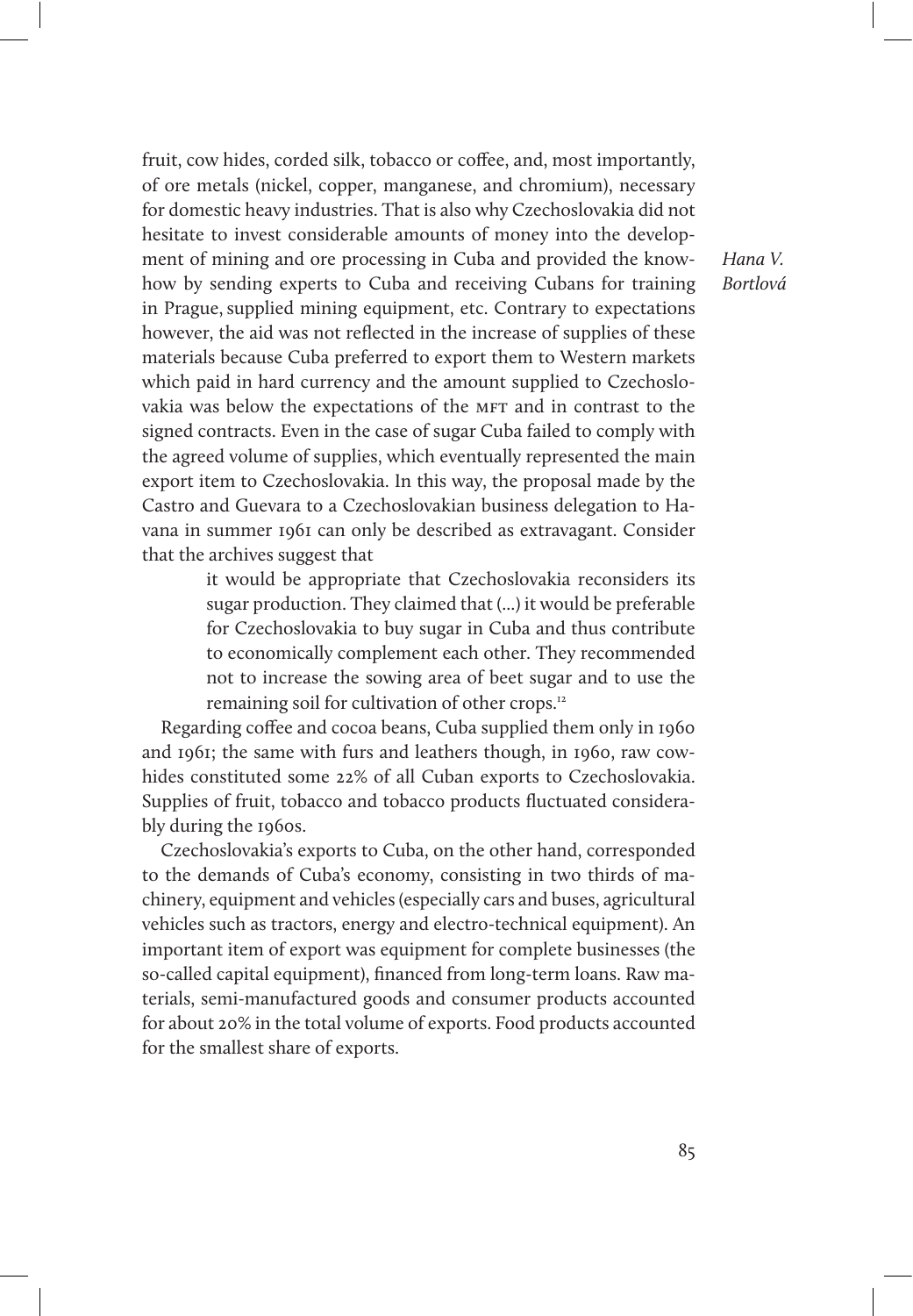When compared to products from other Eastern European countries and China, Czechoslovakia's were successfully brought to market; though they were often defective and downright poor quality. Goods arriving to Cuba were often damaged, spare machinery parts and equipment were incompatible or of very poor quality, and entry-into-service problems proliferated. What became a 'traumatic experience' was the supply of Czechoslovak buses; from some 400 vehicles delivered to Cuba in 1961 (in a situation where the total number of buses on the island was around 4000), one third was out of service by 1962

> The Czechoslovak party was not able to deliver the necessary spare parts in time, especially the brake lining assemblies. In 1962 the Motokov [a Foreign Trade Enterprise] did not fulfil the contract conditions, not delivering spare parts for more than 920,000 Cuban pesos – which equals to 6.5 million crowns.13

Supplies of capital equipment were not free of complaints either. Technical documentation was often delivered late, which prevented Cuba from entering the devices into operation. During his visit to Czechoslovakia in September 1962, Guevara complained that

> in technical issues Cuba used to enjoy a far better situation in the past [...] the technical standards were uniform, American, and the spare parts were uniform, while now, each country of the Socialist bloc applies its own standards. The technology offered by the countries of the Socialist camp often lags behind the world average.<sup>14</sup>

The substandard quality of delivered goods and repeated complaints troubled Czechoslovakia's embassy in Havana, where the Cuban leadership usually turned to with their criticism. The embassy feared that Cuba's dissatisfaction with imported goods would impact political relations to Czechoslovakia and other Soviet bloc countries. These fears were shared by MFA which noted that

> The name of Czechoslovakia still has a good sound in Cuba but we must admit that our prestige on the island has suffered some damage [...]. When dealing with a difficult traffic situation, the Cuban comrades were placing high expectations precisely on us. So far Czechoslovakia has delivered 450 buses. As to 25 September, 130 of them were decommissioned because of lack of spare parts and dozens more will be decommissioned in a matter of days. The question of spare parts [...] also causes

**CEIISS** 3/2013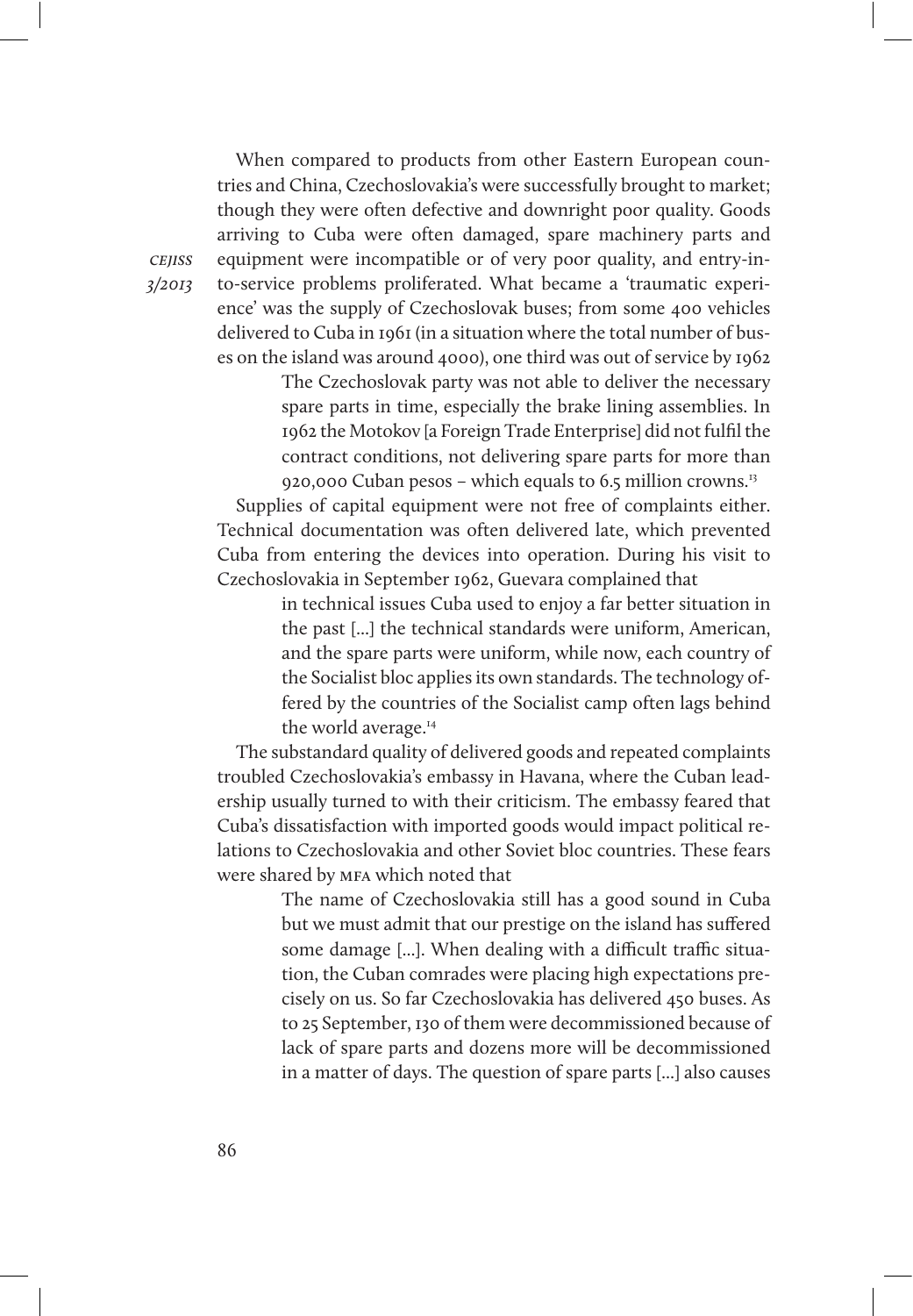political damage and harms the cause of socialism in Cuba [...] The lack of spare parts for machines shipped from CSR may have bad influence on the Cuban opinion on Czechoslovakia. In one of the shoe factories the work is done with old American machines. In each hall there is one Czech machine Svit but none of them is working. One is lacking iron pegs (the machines are incompatible with other than ours or Polish) and another has a defect that the Cubans cannot fix. 15

Prague was incapable of delivering quality goods, not even at the cost of 'exceptional measures.' Apart from that, the Czechs, too, were trying to export their quality production to those countries which paid in a freely convertible currency. From the moment Cuba economically entered the socialist camp, Czechoslovakia started delivering goods that could not be sold elsewhere and the delivery times lengthened considerably, too.

The deepening economic problems, the persistent overestimation of its export possibilities and the imbalance of its imports and exports made Cuba heavily indebted to Czechoslovakia. As a loyal ally of Moscow, Prague had no choice but to face the debt issue with 'highly political approach.' Occasionally, the country implemented 'improvised imports' of whatever the Cuban economy was able to produce and offer, regardless of Czechoslovakia's import needs.

In the second half of 1962, two factors marked mutual trade: first, the economic problems of Czechoslovakia itself, which were making "generosity" towards Cuba increasingly difficult and, second, was a certain irritation or distrust towards the entire Soviet bloc, which prevailed among Cubans as one of the consequences of the October 1962 crisis. During Czechoslovakia-Cuba negotiations on trade exchanges for 1963, held in November and December 1962, both delegations faced serious difficulties regarding the possibility of meeting each other's requirements. While the former wanted to deal with the growing Cuban deficit, Cuba asked Czechoslovakia to authorise the outstanding balance of about \$20 million (USD), to promptly supply the goods corresponding to the Cuban import needs and to place a full contingent of Cuban sugar on Czechoslovakia's market. The requirement not to re-export the Cuban sugar to third countries was particularly difficult for Czechoslovakia because re-export was the only convenient way to dispose of the unwanted merchandise. Cuba also presented other re-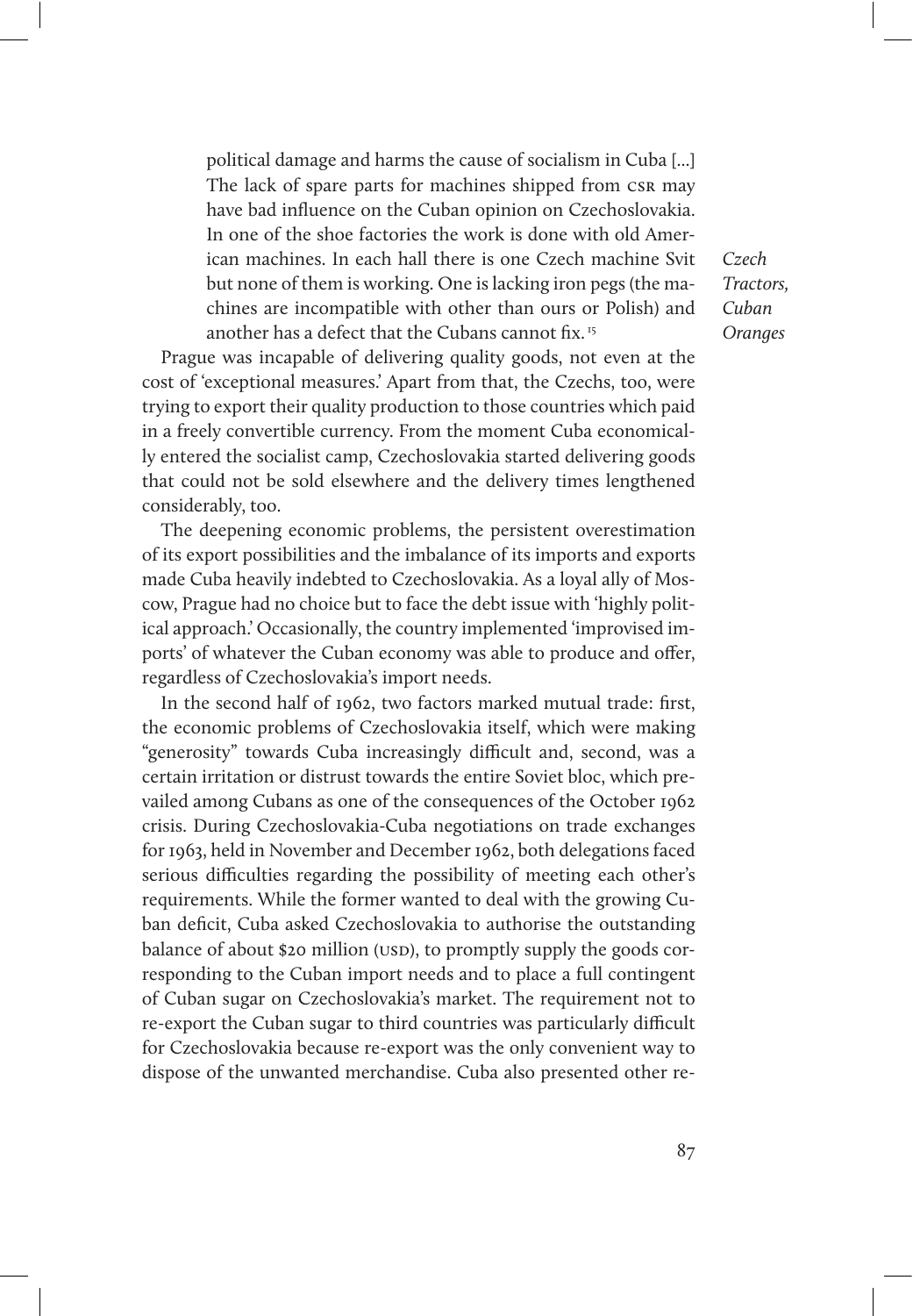quirements with which Prague finally complied. From the end of 1962 however, most business negotiations with Cuba were marked by a certain tension and most of the outlined problems persisted in later years.

cejiss

#### 3/2013 Industrial Capital Equipment

An important part of the economic relationship was capital equipment. During the first two weeks following the Czechoslovakia-Cuba economic agreement had been signed (in June 1960), supplies of Czechoslovak capital equipment worth 24 million crowns were contracted.16 At first, the export of capital equipment to Cuba was part of Czechoslovakia's participation in the industrialisation of developing countries struggling for "national liberation" or countries "heading towards socialism." Later, it became part of Czechoslovakia's participation in the economic development of the socialist states and was funded by long-term governmental loans. The equipment was mainly allocated to the sugar, dairy, metal, textile and footwear industries, to mining and processing of minerals. There were considerable investments in Cuba's energy sector as well. The first deliveries of Francis turbines for hydroelectric power plants, made in čkD Blansko, occurred shortly after the victory of the revolution.<sup>17</sup> In the course of the 1960s, Czechoslovakia supplied equipment for the Cuban power plants at Tallapiedra (Havana), Hanabanilla (R. León) and Rio Yara, Punta de Martillo, Regla (Havana), H. Pavón (Santiago de Cuba) Nuevitas (Diez de Octubre), Cienfuegos - O 'Bourke (C. M. Céspedes), Parellada, among others.18

Cuba's leaders expressed interest in Czechoslovakia's capital equipment and complete plant equipment already in 1959. Expressing interest, however, did not always lead to contracting a supply, and negotiations were not free of complications. A classic scenario was that in interviews with Czechoslovak representatives, Castro or Guevara personally expressed interest in, for example, a munitions factory. However, no-one provided further specifications. While the Czechoslovak party was hesitating whether this was a signal for developing a concrete offer and kept waiting rather than taking the initiative, other countries responded promptly and left Czechoslovakia behind. While interpreting this as a political failure, Prague also had to acknowledge its lack of flexibility when responding to Cuban demands:

> If the Cuban official representatives show interest in capital equipment, complete equipment or other construction, we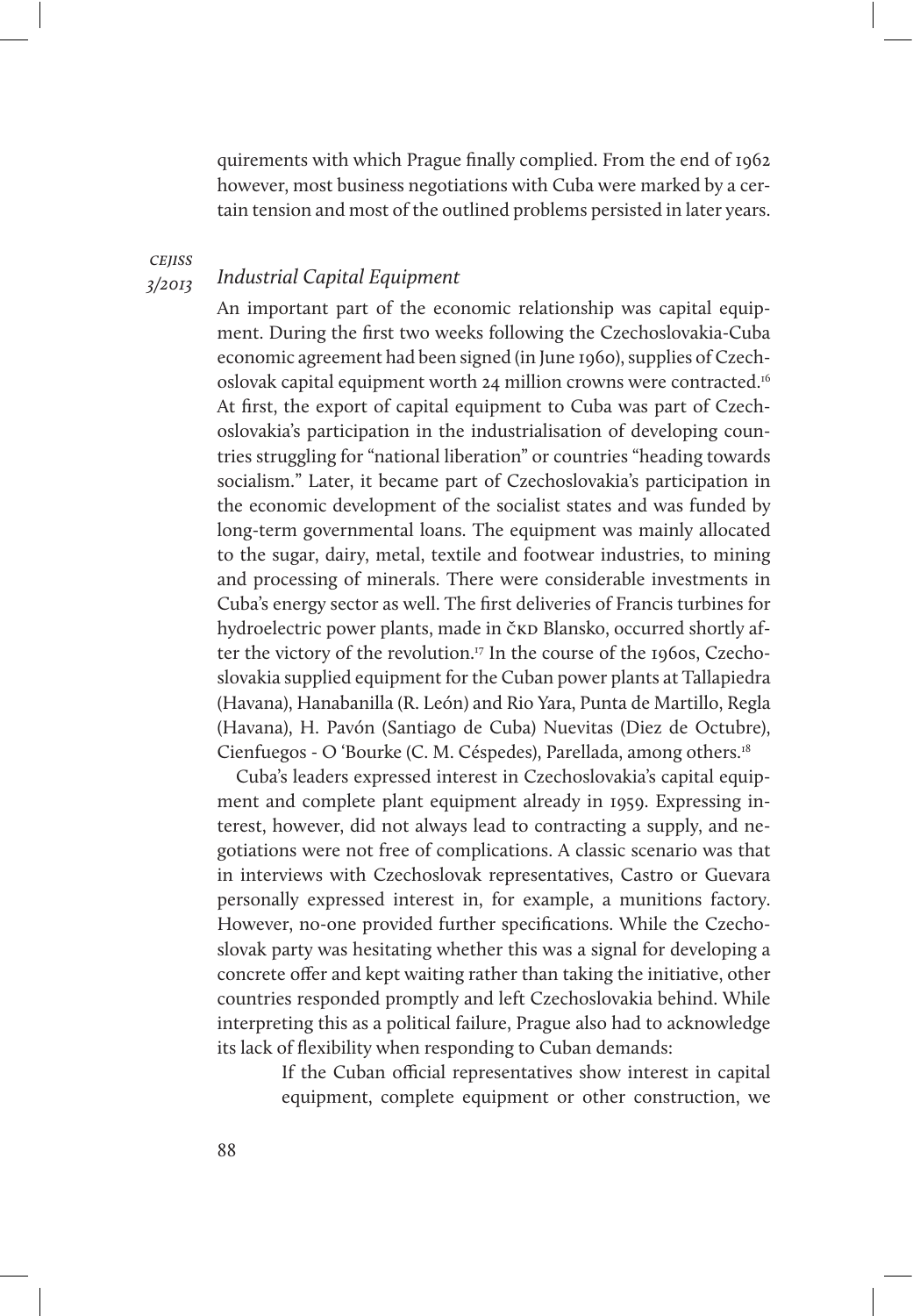cannot expect the inexperienced Cuban officials to provide our Foreign Trade Enterprises with supporting documentation for the implementation of projects. We must ourselves take the initiative and after developing a project, submit the budget and, in case of emergency even send an expert to finalise the project on the spot. For example, in July 1959 negotiations with our trade mission, Fidel Castro expressed interest in building tractors factories. Now, six months later, Czechoslovakia still did not submit any proposal. According to the latest information, Yugoslavs in cooperation with an Italian company submitted a bid.<sup>19</sup>

In defence of the Czechoslovak passivity, however, it is to be noted that the Cubans were reluctant to pay for project proposals and for bid submissions, pointing out that in the case of Czechoslovakia this should be part of international aid (contrary to Western countries, which were naturally charging for their proposals).

Nonetheless, Czechoslovakia operationalised numerous establishments in Cuba in the first half of the 1960s: a locks and padlocks factory in Cárdenas, put into operation in 1961; a pencil factory in Batabanó, 1963; a plant for the production of screws, bolts and nuts in Santiago de Cuba, 1963; a plant for the production of spark plugs in Sagua la Grande, 1964, estimated capacity of production: 2 million pieces/year; a plant for the production of picks, spades and shovels in Guantánamo, 1961 and 1963, 325,000 pieces/year; a plant for the production of cutlery in Santiago de Cuba, 1964; a plant for the production of ball-bearings in Santiago de Cuba, 1964; the footwear factory 'Nguyen-Van-Troi" in Havana, 1965; a bicycle factory in Caibarén, 1961-1965, 20,000 pieces / year; a plant for production and assembly of refrigerators, stoves and domestic appliances INPUD in Santa Clara, 1964, 40,000 pieces/year; a diesel engines and compressors factory in Cienfuegos, 1966, 3,300 pieces/year; an arms factory in Cienfuegos, approximately 1965; service stations in Havana, approximately 1965; centres for apprenticeship (centros de aprendizaje), approximately 1965; icaic film laboratories, approximately 1965; transformer stations in Manzanillo, Bayamo, Artemisa, Cárdenas, Pinar del Río, approximately 1965; a cement factory in Guayo, approximately 1965.<sup>20</sup> Although the construction of some establishments had begun in 1960 and 1961, because of significant delays in the equipment supplies, most did not begin operations before the mid-1960s.

Hana V. Bortlová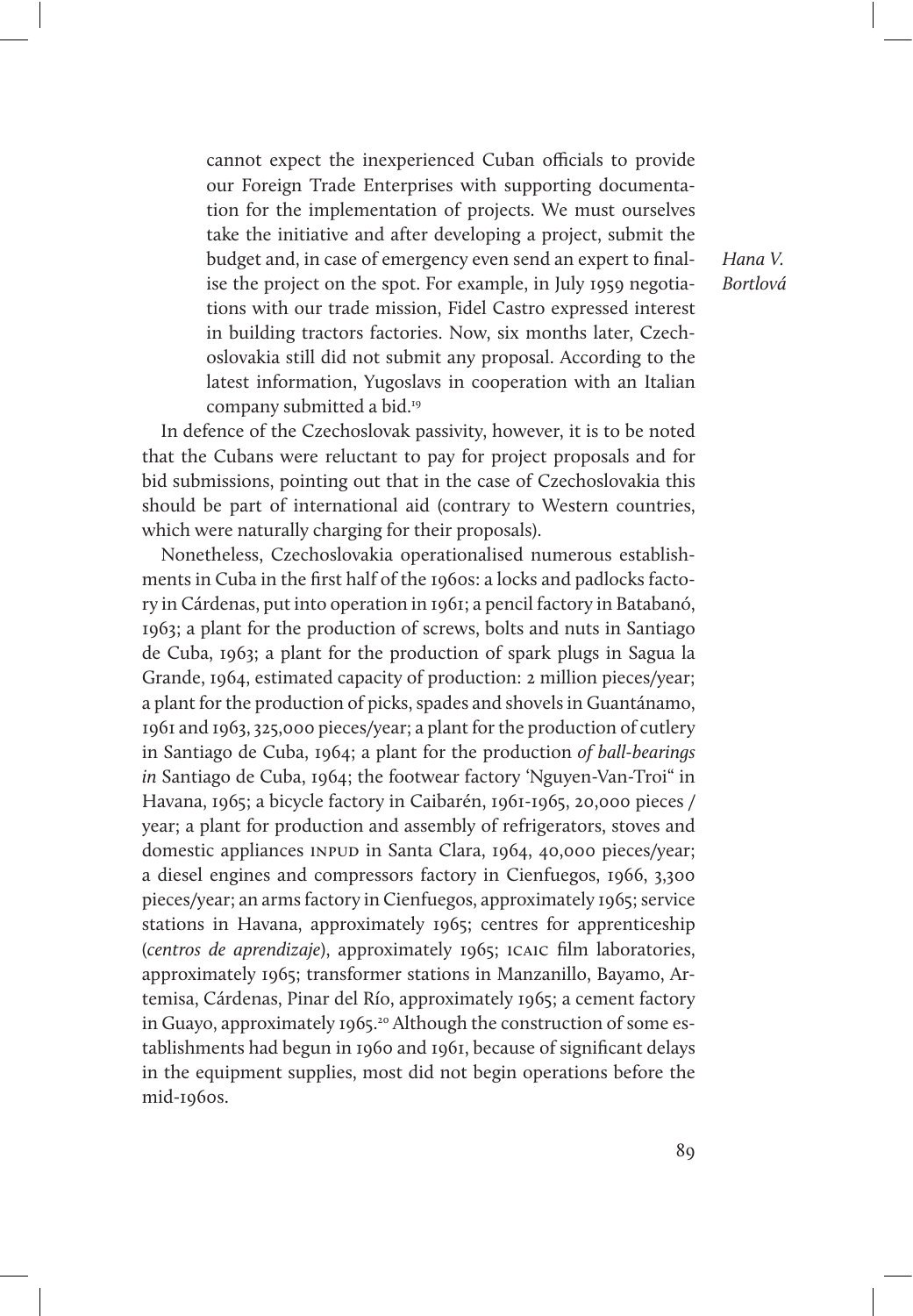Together with investment projects was the so-called technical assistance, i.e. the presence of experts who carried out installation work on the supplied equipment. The installation of equipment and the actuation of Czech experts among Cubans were accompanied by some difficulties. The experts reported and complained about "poor working morale" or the lack of competent Cuban workers, anarchy in the organisation of work, etc. They also drew attention to the insufficient maintenance of the delivered equipment (e.g. power plant blocks). After they had completed the plant construction and finished the startup operations, the experts returned home and Cubans usually did not ask for a follow-up technical assistance; mostly for financial reasons. The Czechoslovak Embassy, reported at the end of 1965 that

> After a few months we can say that the complete dissolution of technical assistance has serious consequences on the production and productivity of these establishments, the capacity of which is used from 10% to 30%. In three establishments – Sagua la Grande, Cárdenas (locks factory) and Guantánamo – the production stopped completely. The machinery is often not properly maintained and various necessary components are not ordered in time. Our production methods, our machinery and equipment, and thus all our help is often irresponsibly and demagogically criticised.<sup>21</sup>

It is not accurate however, that Cuba's criticism was always 'demagogic and irresponsible.' Contrarily, it was often justified. The Cubans complained about the low quality of the equipment, its frequent defectiveness, time delays in supplying (etc) and after visiting the island, the General Director of the Czechoslovak National Bank, Karel Podlaha, reported that

> Establishment managers as well as common workers are often disappointed by the low technical level of the means of production from the socialist countries, compared to the American ones or those from West Germany which they know from their own experience [...].<sup>22</sup>

#### The Credit Policy and Conclusion

In accordance with the policy of socialist internationalism, Czechoslovakia granted Cuba long-term loans with low interest rate (around 2%).

cejiss 3/2013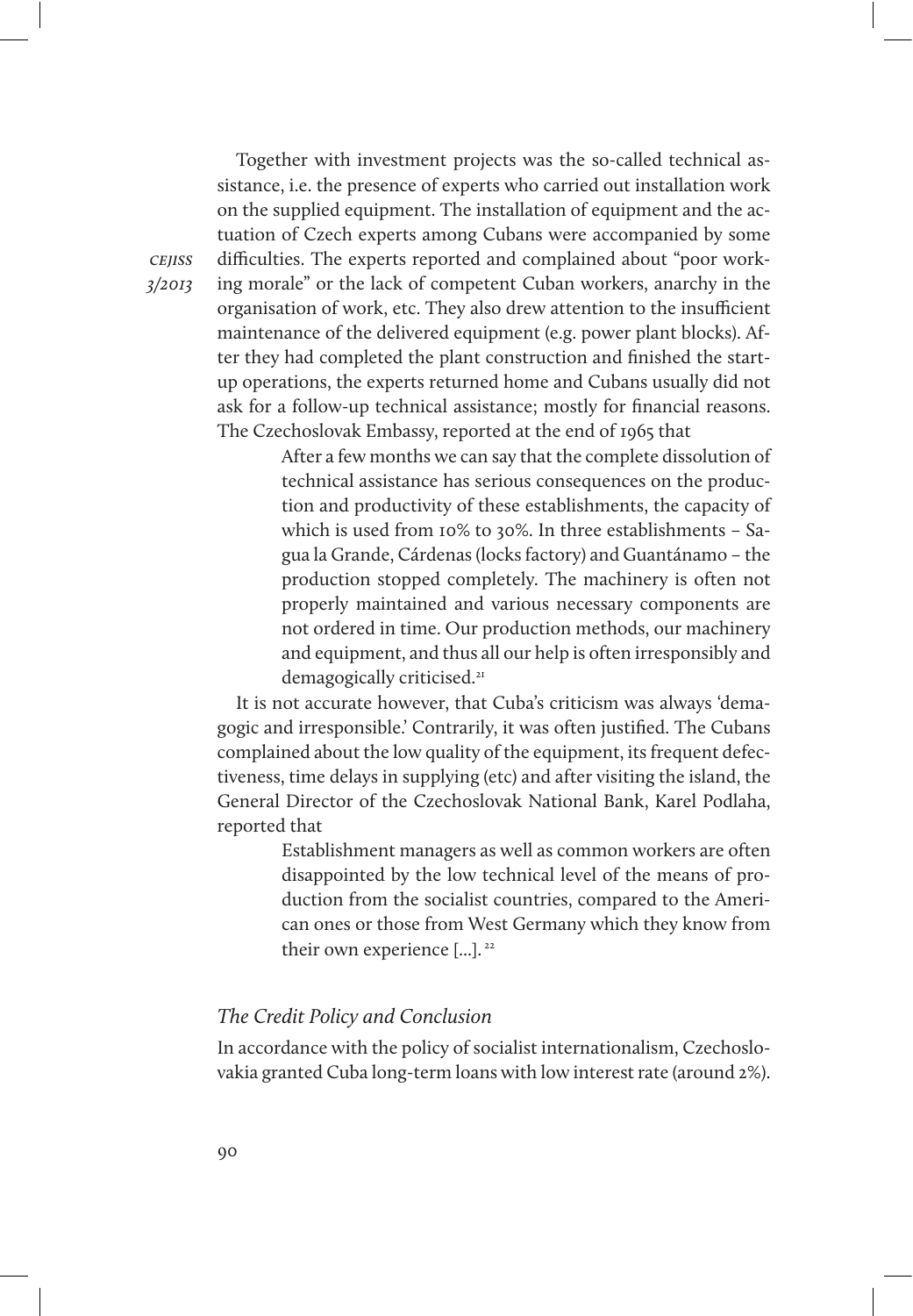Similar to what was happening in other developing countries however, it did not have many guarantees that Cuba would ever be able to pay them back. Czechoslovakia's government loans can be divided, according to their purpose, into three groups: consolidation loans, investment loans (intended for capital equipment), and a very particular category of loans granted for the supply of "special materials" (i.e. weapons), where various discounts, rebates and write-offs were often provided. Apart from the government loans that were politically motivated, favourable and safe, Cuba could also use company loans, though these were regulated by far stricter rules – a company, unlike the state, could be blacklisted.

In order to illustrate this, it is necessary to show how the first Czechoslovak government loan (1960) was used. The 290 million crowns (\$40 million usp) granted to Havana was originally intended for the construction of the automotive industry. The credit could cover the import of capital equipment and corresponding machinery from Czechoslovakia.23 In autumn 1960, Cuba's idea of building its own car industry was submitted for elaboration to a Czech expert group. The result was a megalomaniac project 'AUTOMOTRIZ-Santiago de Cuba,' which calculated that by the end of 1965, Czechoslovakia would have built in Cuba various provisional assembly plants for tractors and cars, as well as a factory for stationary engines (15,000 pieces/year), motorcycles, scooters (10,000 pieces/year), tractors (15,000 pieces/year) and five-tonne trucks (5,000 pieces/ year). Additionally, in 1966, production of Škoda cars was to be started (20,000 pieces/year). 24 The authors of the project counted with the presence of hundreds of workers from Czechoslovakia: 564 were to arrive by 1962 and nearly a thousand workers by 1963.<sup>25</sup>

The weak points of the AUTOMOTRIZ project were immediately evident and the unrealistic plans had to be corrected: in the first place because Czechoslovakia was not able to deliver the supplies on time or guarantee their quality. By the end of 1961, it was clear that the project was piling up delays and that the costs would be significantly higher, notwithstanding that after the invasion of the anti-Castro forces in the Bay of Pigs, Cuba used part of the credit to purchase Czech and Soviet military equipment. Also, communications were deteriorating and noone, in fact, coordinated the project. In mid-1962, José Estrada, whom Guevara had made responsible for the tractor and automotive industry, arrived in Czechoslovakia. He complained to the Central Commit-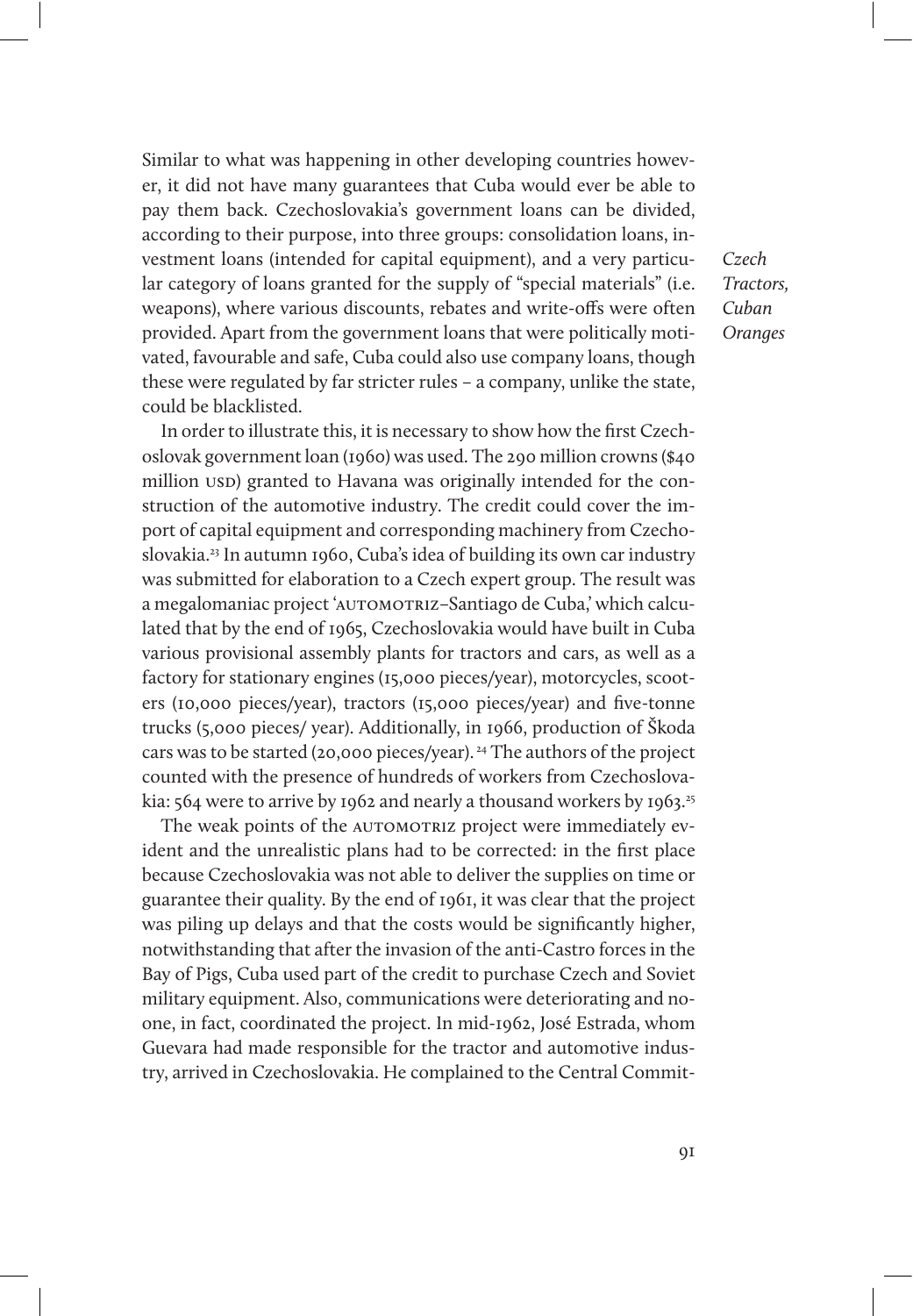tee of the Communist Party about the delays in deliveries and about the non-compliance with the construction schedule:

> [The delays] are not meeting the needs of the national economy of Cuba. The promises that were given by the Czechoslovak party are not being fulfilled and the negotiations on the construction of tractor industry have more commercial character than character of a friendly help.<sup>26</sup>

Although a "political coordinator" was sent to Cuba following Estrada's complaints, on 23 October 1962 the Politburo already ordered the Minister of Foreign Trade, Krajčíř, 'to discuss with Cubans the cancellation of the car industry construction in the previously proposed scale.'<sup>27</sup> At the end of 1962, the project was reduced to a simple tractor assembly plant and in the following years completely abandoned by both parties. The remaining loan was then mostly used on purchases of Czechoslovak power plant facilities.

In the first half of the 1960s, the Czechoslovak government granted Cuba loans worth a total of nearly 1.2 billion Czechoslovak crowns (by 1966, Cuba only paid back around 280 million crowns).28 Non-quantifiable are the government loans intended for the purchase of weapons. It is possible that in December 1962, the Cuban debt for "special deliveries" accounted for about \$46 million (USD).<sup>29</sup>

Although by 1964 some experts had begun to criticise the disadvantageous credit policy to Cuba, the reform-seeking voices were silenced after August 1968. Along with the "normalisation" of its foreign relations, Czechoslovakia had to reconsider, among other things, its attitude towards the Cuban leaderships' requests for loans. More government loans were then again generously provided from the beginning of the 1970s, when Castro – after he had approved the Warsaw Pact invasion of Czechoslovakia as an act of defence of socialism – personally visited Czechoslovakia for the very first time (June 1972). Castro's visit not only reafrmed close political contacts and marked the culmination of the propagandistic campaign on mutual friendship and understanding, but also launched other two decades of intensive economic relations.

**CEJISS** 3/2013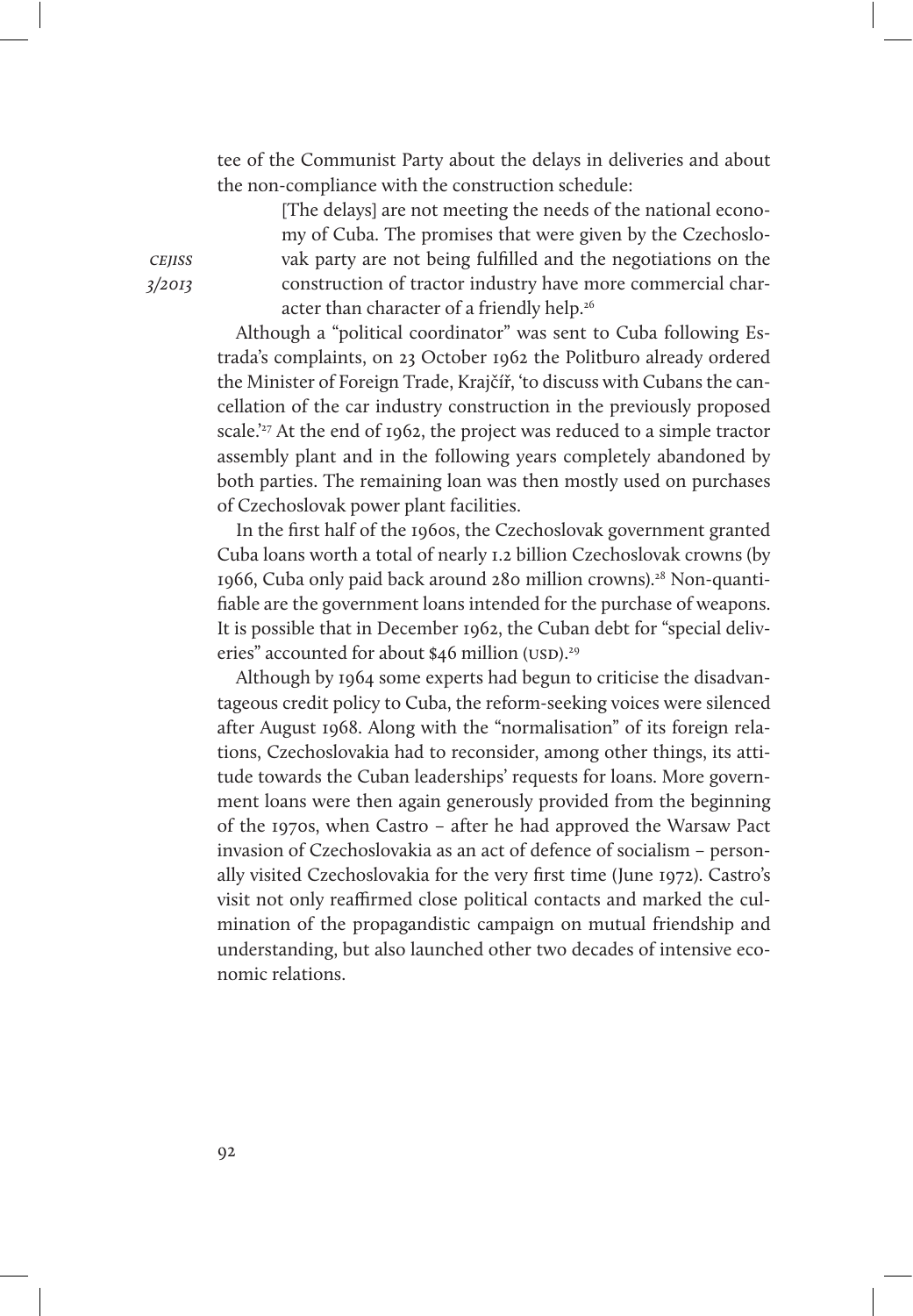hana v. bortlová is a researcher at the Institute for Contemporary History, Academy of Sciences of the Czech Republic (ÚSD AV ČR). Email: bortlova@usd.cas.cz

Hana V. Bortlová The author would like to note that this article is a condensed version of a previous monograph entitled: Czechoslovakia and Cuba in the Years 1959–1962, Praha: ff uk (Scholia ed.), 2011, isbn: 9788073083588.

#### **Notes**

- 1 Josef Opatrný (2007), 'Československo-kubánské vztahy v období 1945– 1989,' Zahraničná politika (Foreign Policy), <www.zahranicnapolitika.sk/ index.php?id=231&tl=13> (accessed on 15 August 2013).
- 2 This problem was approached by Petr Zídek (2002), 'Vývoz zbraní z Československa do zemí třetího světa v letech 1948–1962' ('Arms Exports from Czechoslovakia to the Third World Countries in the Years, 1948- 1962'), Historie a vojenství (History and the Military), 51:3, pp. 523-567.
- 3 Andrew Zimbalist (1989), 'Incentives and Planning in Cuba,' Latin American Research Review, 24:1, pp. 68-69.
- 4 Carmelo Mesa-Lago (2009), 'Historia y evaluación de medio siglo de políticas económico-sociales en Cuba socialista, 1959-2008,' Consuelo Naranjo Orovio (ed), Historia de Cuba, Madrid: csic, p. 516. See also Leslie Bethel (1990), The Cambridge History of Latin America, vol. vii, Cambridge up, p. 504.
- 5 Between 1959 and 1960 exports to Cuba increased by 400% and the imports from Cuba by 1480%. See: 'Vývoj zahraničního obchodu čssr za léta 1948–1981 – tajné,' (Development of Czechoslovak Foreign Trade in the Years, 1948-1981 [Secret Material] in Ekonomický odbor – oddělení statistiky, Federální Ministerstvo zahraničního obchodu (Department of Statistics of the Federal Ministry of Foreign Trade), Prague [1982].
- 6 Ibid.
- 7 ampo, 'Obchodní dohoda mezi čsr a Republikou Kuba,' f. mzo, vi, Republika Kuba, Právní, smlouvy 1960–1971.
- 8 na, 'Výsledky jednání mezi vládními delegacemi čssr a republiky Kuba a delegacemi ostatních zst. Usnesení 133. schůze politbyra ze dne 31. 1. 1961, f. 1261/0/11 ksč-úv-pb, fascicle 294.
- 9 ampo, 'Protokol o jednání mezi vládními delegacemi čssr a Republiky Kuba o čs. dodávkách parních elektráren pro Republiku Kuba, podepsaný 14. listopadu 1960 vedoucími delegací F. Krajčírem a E. Guevarou,' f. mzo, Právní, mez. smlouvy', Kuba.
- 10 na, 'Výsledky jednání mezi vládními delegacemi čssr a republiky Kuba a delegacemi ostatních zs $\tau$  ze dne 27. ledna 1961,' f. 1261/0/44 ksč-úv-an II.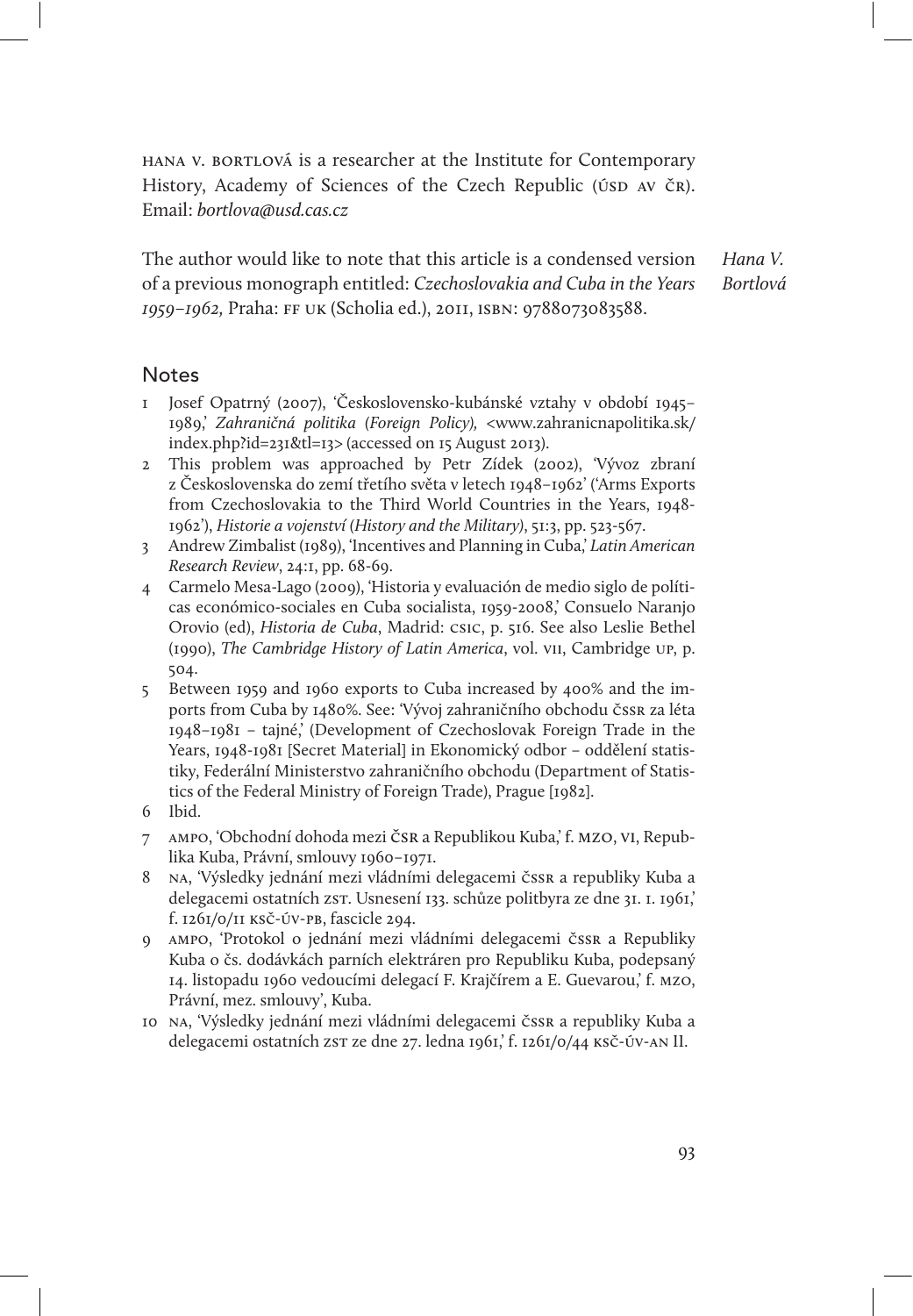11 The Cubans became interested in establishing a direct air links with Prague as early as in the summer of 1960. In October, the Czech Ambassador to Havana, Pavlíček, telegraphed Prague saying that: 'The continuous postponing in answering Fidel's, Raul's and Guevara's questions about the establishment of air links is already embarrassing [...] Please inform what position I should take.' abs, 'Letecká linka Praha-Havana, informace pro R. Baráka 19.10.1960,' f. I. správa snb, fascicle 80589.

cejiss 3/2013

- 12 na, 'Pobyt čs. vládní delegace na Kubě ve dnech 3. 19. 6. 1961,' f. 1261/0/11 ksč-úv-pb 1954–1962, fascicle 313.
- 13 Schelling (1980), The Strategy of Conflict, Harvard up, pp. 50-52.
- 14 na, 'Záznam o pobytu soudruhů Ernesto Guevary a Emiliano Aragonése,' f. 1261/0/11 ksč-úv-pb, fascicle 364.
- 15 abs, 'Situační zpráva za měsíc září 1962' and 'Technická pomoc čssr Kubě – zpráva ze dne 5. 3. 1962,' f. I. správa snb, fascicles 80721 and 80582.
- 16 na, 'Zpráva pro rvhp za I. pololetí 1960,' f. mzo 1945–1968, Kuba.
- 17 'Ayuda y cooperación', in Colaboración, revista trimestral informativa de la colaboración económica y científico-técnica internacional, 1984, year 6, n. 20, p. 37
- 18 amzv, 'Informácia o rozvoji kubánskej energetiky,' f. Dokumentace to Kuba 1979. The Czechoslovak participation in the construction and development of Cuban energy sector increased significantly in the 1970s and 1980s. In 1975, about 26% of the total energy capacity of Cuba was generated on Czechoslovak equipment (see Vítězslav Košťák, Kuba - obchodně ekonomické sborníky. Praha: č $Tx -$  Pressfoto, 1980, p. 142). According to the Florida International University, until today, some 30% of the electrical energy produced in Cuba comes from the Czechoslovak establishments.
- 19 abs, 'Perspektivy čs. obchodních styků s Kubou, 15. 2. 1960,' f. I. správa snb, fascicle 80589.
- 20 The survey is compiled from archival documents mainly from the funds of the Ministries of Foreign Trade and Foreign Affairs. The list may be incomplete and it does not include the power plants which, too, are discussed elsewhere in the present text.
- 21 amzv, 'Zpráva o vědecko-technické pomoci Kubě, 29. 12. 1965,' f. Zprávy zú, Havana 1945–1965.
- 22 na, 'Poznatky vrchního ředitele sbčs Karla Podlahy o situaci na Kubě některé projevy kritiky vůči čssr a zst, 20. 10. 1962,' f. 1261/0/44 Ksč-ÚV-AN ii (Antonín Novotný), Kuba.
- 23 ampo, 'Pamětní zápiska/Aide memoire, 28. 10. 1960,' f. mzo, Právní, mez. smlouvy-Kuba, ref. num. mzo/26998/60–27005/60.
- 24 na, 'Výstavba automobilového průmyslu na Kubě pamětní zápis,' f. mzo-kuba, fascicle 'Možnost vybudování autom. průmyslu automotriz Santiago de Cuba, 1960.'
- 25 ampo, 'Dodatkový protokol k Hospodářské dohodě mezi Republikou Československou a Republikou Kuba, 28.10.1960,' f. mzo, vi - Republika Kuba, Právní, smlouvy 1960–1971.
- 26 na, 'Informace o průběhu jednání s José Estradou (undated),' f. 1261/0/11 ksč-úv-pb, fascicle 363.